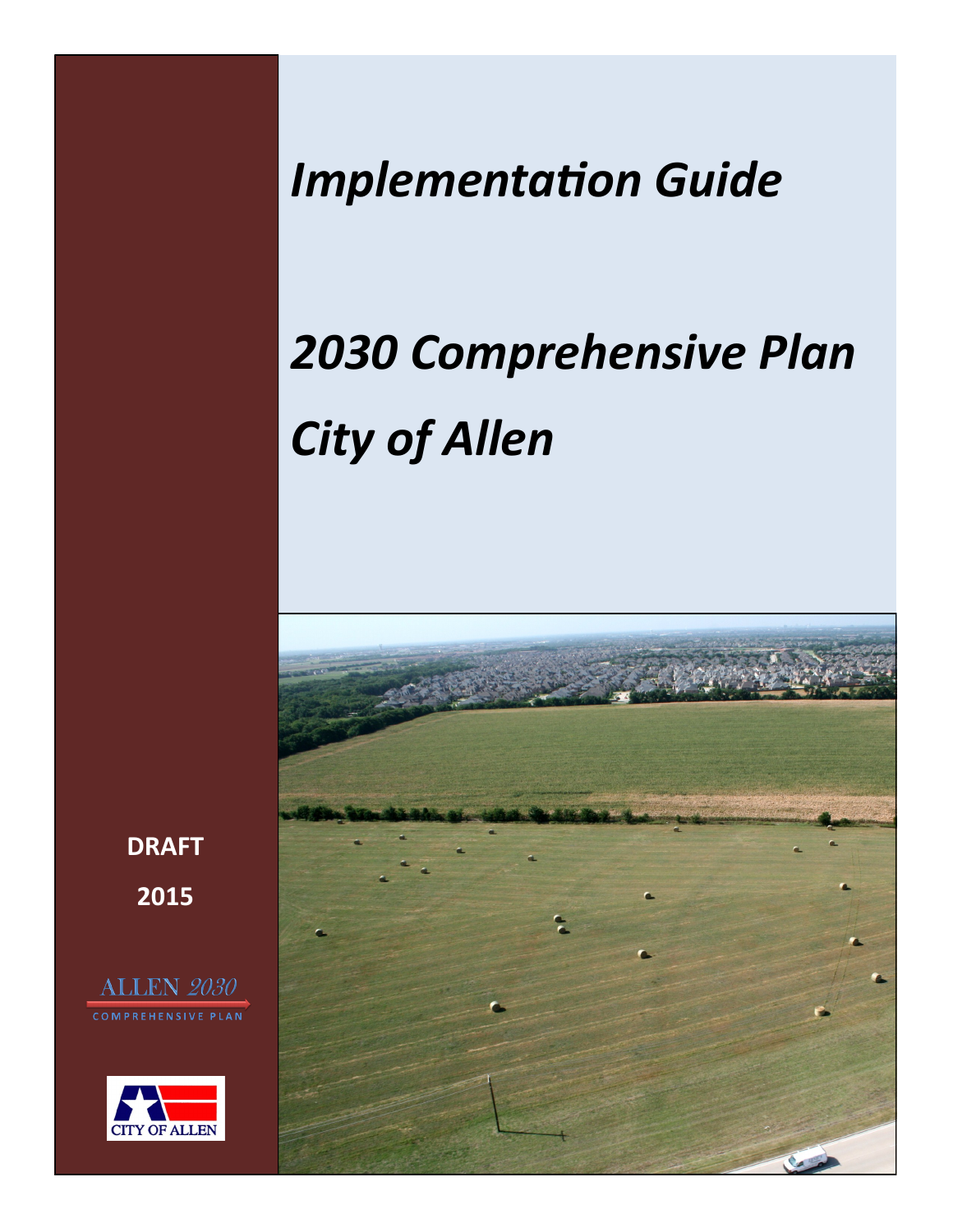# **Implementation Guide**

## **Allen 2030 Comprehensive Plan**

### **INTRODUCTION**

The Comprehensive Plan serves as a guide for the growth and development of the community. It represents the consensus of residents, business owners, leaders and other community stakeholders. The Plan is intended to be a dynamic document responding to changing needs and conditions over time. This implementation guide outlines tools that can be used to insure that the vision of the plan becomes a reality.

## **USING THE COMPREHENSIVE PLAN**

#### Flexibility

It is important to recognize that the Comprehensive Plan is a guide. It provides a preferred scenario for the future and represents the broader priorities and values of the community. However, the community is constantly changing and the City should adapt to new opportunities and situations. Decision makers should recognize the broader intentions of the plan to make decisions that best serve the community. Implementation monitoring and plan updates are essential to keeping the plan current and adapting to changes. The plan is designed to be living document; continuously reviewed and updated as the community evolves.

#### Daily Decisions

The plan provides guidance for decision makers in a variety of areas including land use, infrastructure, mobility and community programs. Many elements of the plan are designed to be a resource for day-to-day decision making. For example, the Land Use Plan serves as a guide for zoning and land use decisions. The plan service as day-to-day reference guide in the following ways:

Development Review and Regulations: Decisions are made on a daily basis through the development review process that influence the growth of the community. The Land Use Plan, Thoroughfare Plan and development related goals and objectives provide guidance for this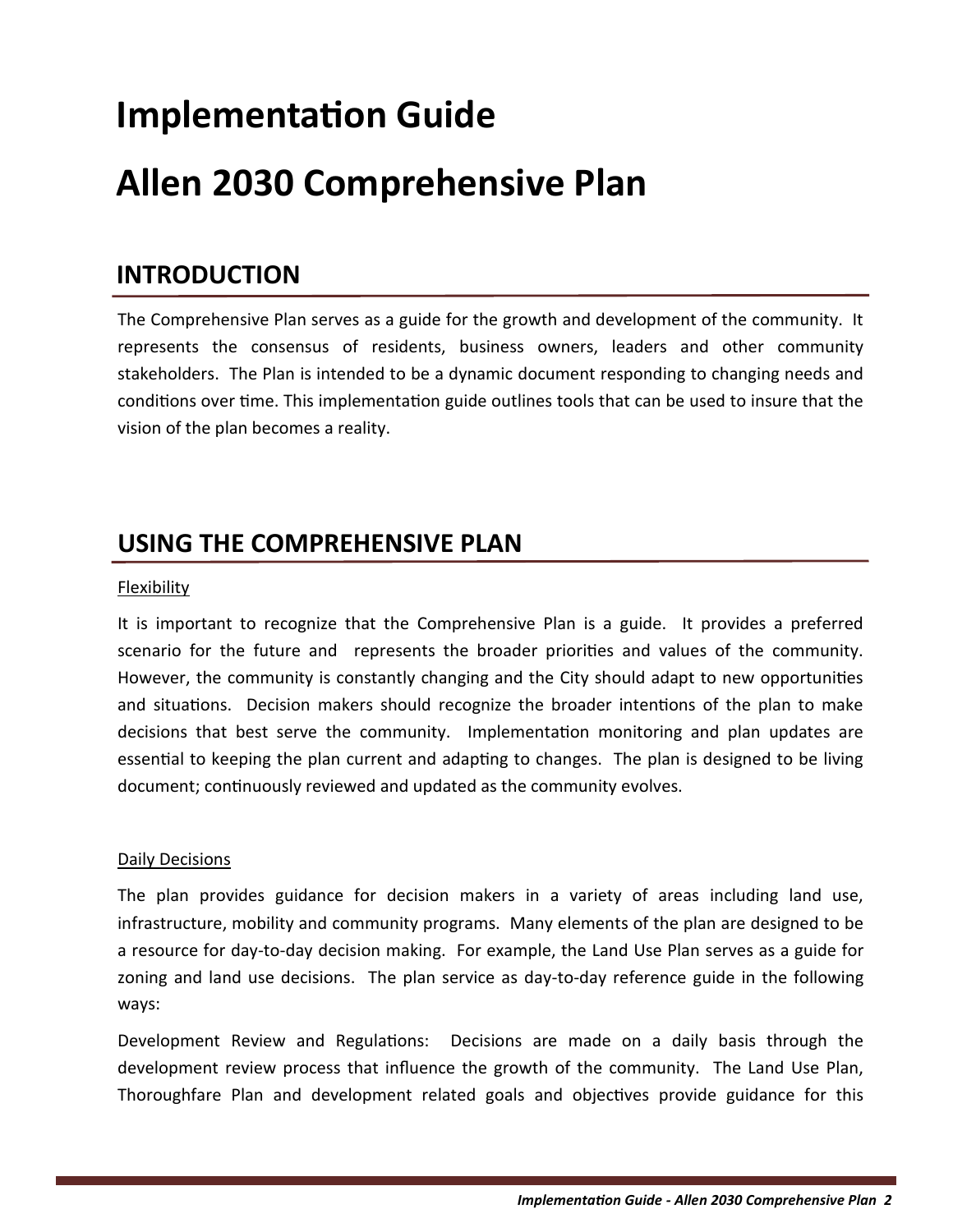process. In addition, the Land Development Code should be reviewed and updated to provide consistency and implement the plan.

Capital Improvements Program (CIP): The five-year Capital Improvement Program provides funding to implement infrastructure and facility improvements. The Plan should be used as a guide to prioritize and coordinate capital projects.

Annual Budget: The annual budget is an important tool for implementation because it sets priorities and allocates resources. Both capital and operational funding decisions should reflect the goals and objectives of the Plan. The Plan should provide information and guidance for discussions and decisions for the upcoming year.

Other Plans: The Plan should be used to coordinate the development and implementation of additional more specific plans including the Parks Master Plan, Water/Wastewater Master Plan, Public Art Master Plan, CBD redevelopment Plan and similar efforts. The Comprehensive Plan should serve as the basis for these efforts, providing a clear and consistent vision.

#### Specific Actions

In addition to serving as an reference guide for ongoing decision making, the plan includes recommendations that address specific issues and needs. These actions may include new initiatives, capital investments or additional studies. This implementation guide organizes these actions into a structured program that can be used to coordinate implementation.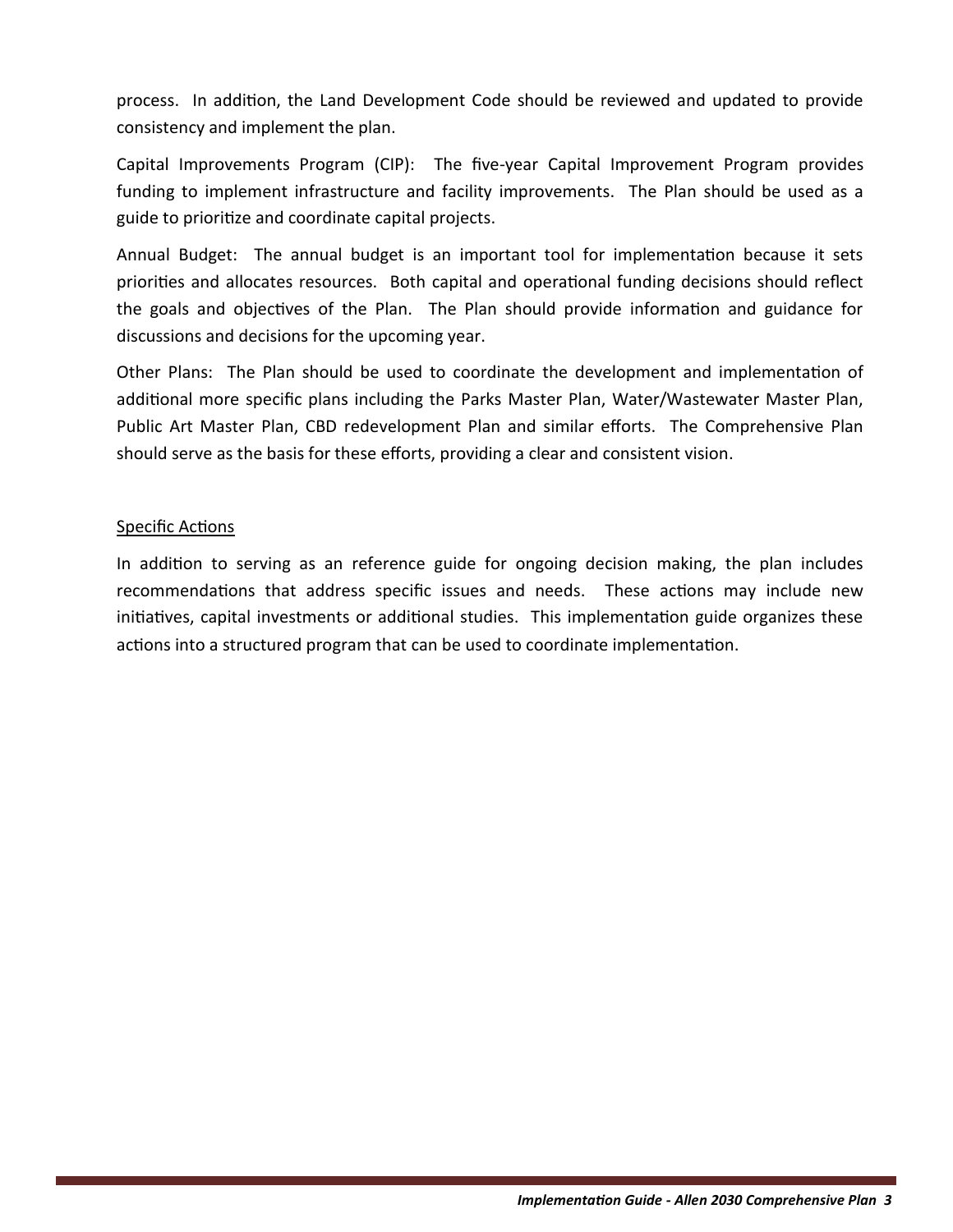## **ACTION PLAN**

#### Action Types

- Regulation: includes reviewing or updating existing regulations, or developing new ordinances to address new issues.
- Coordination: involves working with other agencies or groups to implement goals.
- CIP: includes any capital investments or physical improvements.
- Program: utilizing existing programs, processes or work plans
- Development: goals that can be implemented through the development process
- Plan / study: recommendations to develop new plans or update existing plans.

#### Timing

The actions have been assigned a time frame for implementation. These represent ideal targets, but are subject to prioritization over time as the city reacts to changing situations.

- Short-term: 1-2 years
- Mid-term: 3-5 years
- Long-term: 6-10 years
- Ongoing: tasks complete though existing programs or as the need arises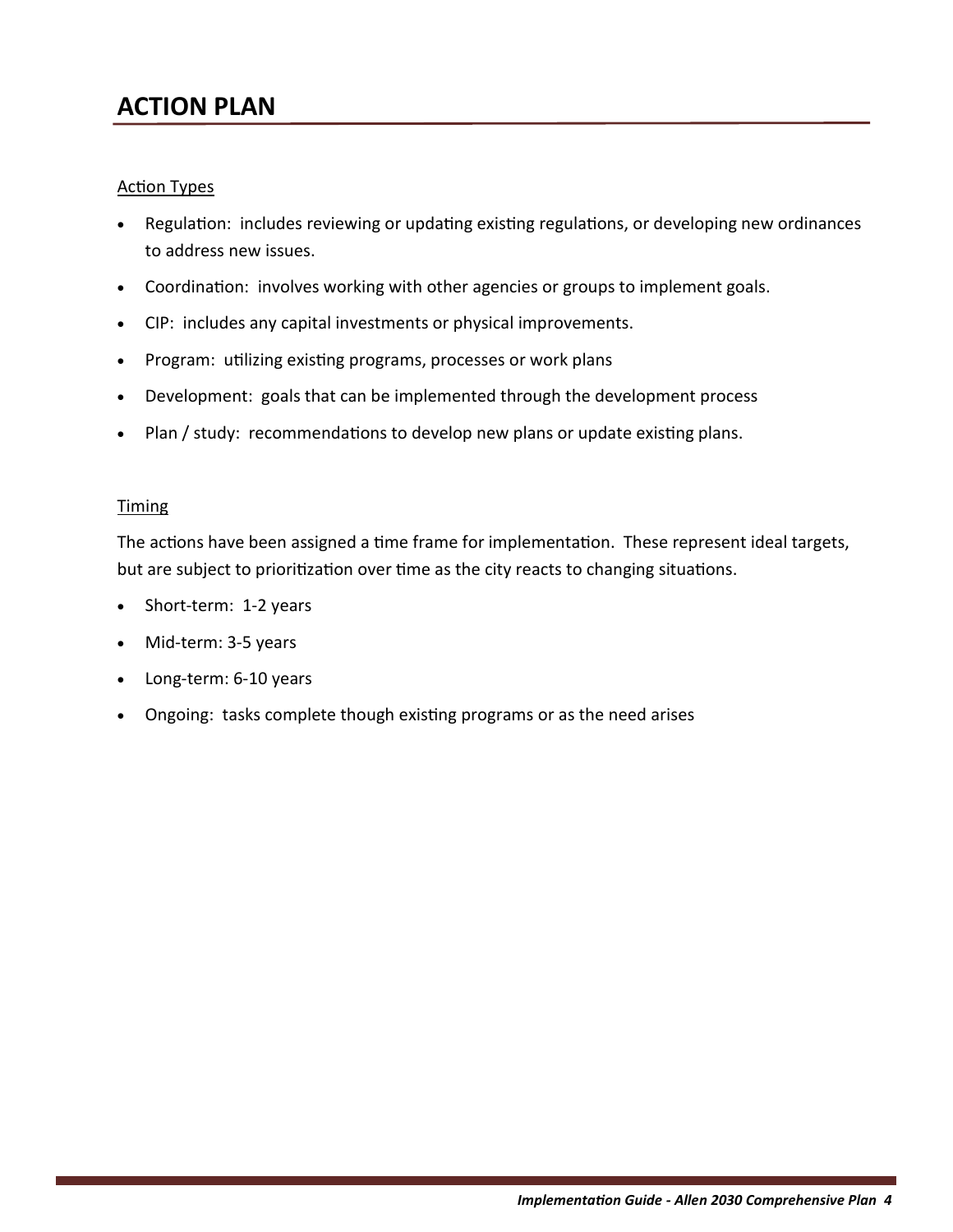| <b>COMMUNITY LIVABILITY</b>                            |                                                                                                                                                |               |                              |                    |
|--------------------------------------------------------|------------------------------------------------------------------------------------------------------------------------------------------------|---------------|------------------------------|--------------------|
| Objective                                              | <b>Strategy</b>                                                                                                                                | <b>Timing</b> | Dept.                        | <b>Action Type</b> |
| <b>PARKS and RECREATION.</b>                           |                                                                                                                                                |               |                              |                    |
| A. Parks & recration master plan                       | Update the parks, recreation & open space master<br>plan                                                                                       | Short-term    | Parks                        | Plan / Study       |
| B. Parks, trail and facility capital im-<br>provements | Design and develop new parks in accordance with<br>the Master Plan                                                                             | Ongoing       | Parks                        | <b>CIP</b>         |
|                                                        | Implement capital projects thought the 5-year<br>Capital Improvements ProgramIdentify projects<br>for inclusion in next bond election program. | Long-term     | Parks                        | <b>CIP</b>         |
| <b>COMMUNITY FACILITIES and INFRASTRUCTURE.</b>        |                                                                                                                                                |               |                              |                    |
| A. Utility infrastructure                              | Continue building out the water & wastewaters<br>systems through a combination of capital invest-<br>ments and the development process.        | Long-term     | Comm.<br><b>Services</b>     | <b>CIP</b>         |
| <b>B.</b> Fire stations                                | Evaluate the timing for construciton of Fire Station<br>#6 through the bond program                                                            | Short-term    | Eng.                         | <b>CIP</b>         |
| C. Library facilities                                  | Evaluate the timing for expansion of the library<br>through the bond program                                                                   | Short-term    | Library                      | <b>CIP</b>         |
|                                                        | Assess expansion of the city hall building                                                                                                     | Mid-term      | Admin.                       | <b>CIP</b>         |
| D. Municipal complex                                   | Explore acquisition of the vacant AISD facility adja-<br>cent to the municipal complex                                                         | Short-term    | Admin.                       | <b>CIP</b>         |
| <b>COMMUNITY APPEARANCE.</b>                           |                                                                                                                                                |               |                              |                    |
| A. Urban design & gateways                             | Conduct an image study of the current community                                                                                                | Mid-term      |                              | Plan / Study       |
|                                                        | Complete an updated urban design plan to guide<br>future development & projects                                                                | Mid-term      | Comm.<br>Dev.                | Plan / Study       |
|                                                        | Update the Public Art Master Plan                                                                                                              | Short-term    | Parks                        | Plan / Study       |
| <b>B.</b> Public art                                   | Idenitfy additional funding sources and partner-<br>ships to impelent public art                                                               | Ongoing       | Parks                        | Program            |
| C. Streetscapes and architecture                       | Emphasize good design standards during the re-<br>view of development projects                                                                 | Ongoing       | Comm.<br>Dev.                | Program            |
| D. Publics spaces and facilities                       | Maintain and enhance the appearance of public<br>building and spaces                                                                           | Ongoing       | Comm.<br>Services /<br>Parks | CIP / Program      |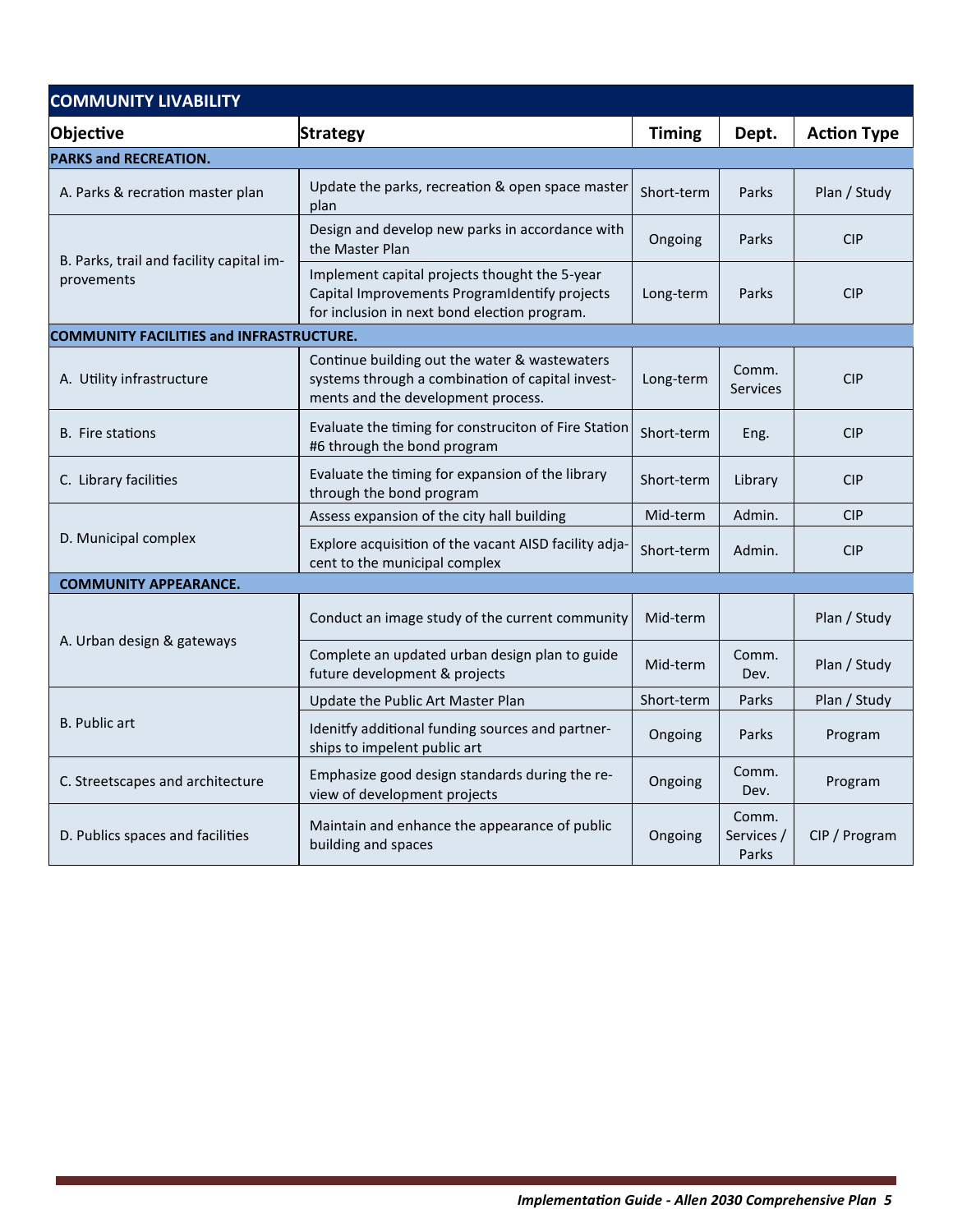| <b>COMMUNITY LIVABILITY (continued)</b>     |                                                                                                                  |               |                          |                           |  |
|---------------------------------------------|------------------------------------------------------------------------------------------------------------------|---------------|--------------------------|---------------------------|--|
| Objective                                   | Strategy                                                                                                         | <b>Timing</b> | Dept.                    | <b>Action Type</b>        |  |
| <b>ENVIRONMENTAL QUALITY and RESOURCES.</b> |                                                                                                                  |               |                          |                           |  |
| A. Water conservation                       | Implement the Water Conservation and Water<br>Resource Mgmt. Plan                                                | Short-term    | Comm.<br><b>Services</b> | Program                   |  |
|                                             | Operate public education and water conservation<br>programs                                                      | Ongoing       | Comm.<br><b>Services</b> | Program                   |  |
|                                             | Review ALDC for improvements                                                                                     | Mid-term      | Comm.<br>Dev.            | Regulation                |  |
| B. Storm water management                   | Update and implement a Storm Water Mgmt. Pro-<br>gram                                                            | Short-term    | Eng.                     | Plan / Study              |  |
| C. Tree Preservation & urban forest-        | Preserve trees / plant trees development process                                                                 | Ongoing       | Parks                    | Program / Regula-<br>tion |  |
| ry                                          | Operate the urban forestry program                                                                               | Ongoing       | Parks                    | Program                   |  |
| D. Green Construction                       | Update Building Codes and evaluate trends in<br>green construction                                               | Short-term    | Comm.<br>Dev.            | Regulation                |  |
|                                             | Support LEED and similar green projects through<br>the development process                                       | Ongoing       | Comm.<br>Dev.            | Development               |  |
| E. Natural Hazards                          | Update Building Codes and evaluate local amend-<br>ments to minize potential impacts of local natural<br>hazards | Short-term    | Comm.<br>Dev.            | Regulation                |  |

| <b>Mobility</b>                               |                                                                                                                    |               |               |                    |  |
|-----------------------------------------------|--------------------------------------------------------------------------------------------------------------------|---------------|---------------|--------------------|--|
| Objective                                     | <b>Strategy</b>                                                                                                    | <b>Timing</b> | Dept.         | <b>Action Type</b> |  |
| <b>ROADWAY CONSTRUCTION and EXPANSION.</b>    |                                                                                                                    |               |               |                    |  |
| A. Thoroughfare Plan                          | Seek full implementation of the Thoroughfare Plan                                                                  | Long-term     | Eng.          | Program            |  |
| B. Roadway Funding / partnerships             | Seek creative funding alternatives and partnership<br>for mobility projects                                        | Ongoing       | Eng.          | <b>CIP</b>         |  |
| C. State Controlled Roads / coordina-         | Coordinate roadway and signalization improve-<br>ments with state agencies and                                     | Ongoing       | Eng.          | Coordination       |  |
| tion                                          | Obtain local control of arterial roadways where<br>feasible                                                        | Ongoing       | Eng.          | Coordination       |  |
| <b>ROADWAY DESIGN.</b>                        |                                                                                                                    |               |               |                    |  |
| A. Context Sensitive Solutions                | Create integrated / multi-modal street designs                                                                     | Ongoing       | Eng.          | Program            |  |
| <b>B. Median Enhancements</b>                 | Implement median enhancements                                                                                      | Mid-term      | Eng.          | <b>CIP</b>         |  |
| C. Street Tree design and implemen-<br>tation | Facilitate installations of street trees in new devel-<br>opments / review & develop standards                     | Short-term    | Comm.<br>Dev. | Regulation         |  |
| D. Roundabouts                                | Evaluate the use of roundabouts or traffic circles                                                                 | Short-term    | Eng.          | Program            |  |
| <b>ROADWAY MOBILITY ENHANCEMENTS.</b>         |                                                                                                                    |               |               |                    |  |
| A. Traffic Signalization                      | Improving signal timing and synchonrization                                                                        | Short-term    | Eng.          | <b>CIP</b>         |  |
| <b>B. Access Management</b>                   | Maintain roadway capacity through access man-<br>agement techniques / review standards                             | Short-term    | Eng.          | Regulation         |  |
| C. Intersection Improvements                  | Implement intersection improvements                                                                                | Mid-term      | Eng.          | <b>CIP</b>         |  |
| D. Public Communication                       | Keep the public informed of roadway construction<br>and improvements that are planned, upcoming<br>and in progress | Ongoing       | Eng.          | Program            |  |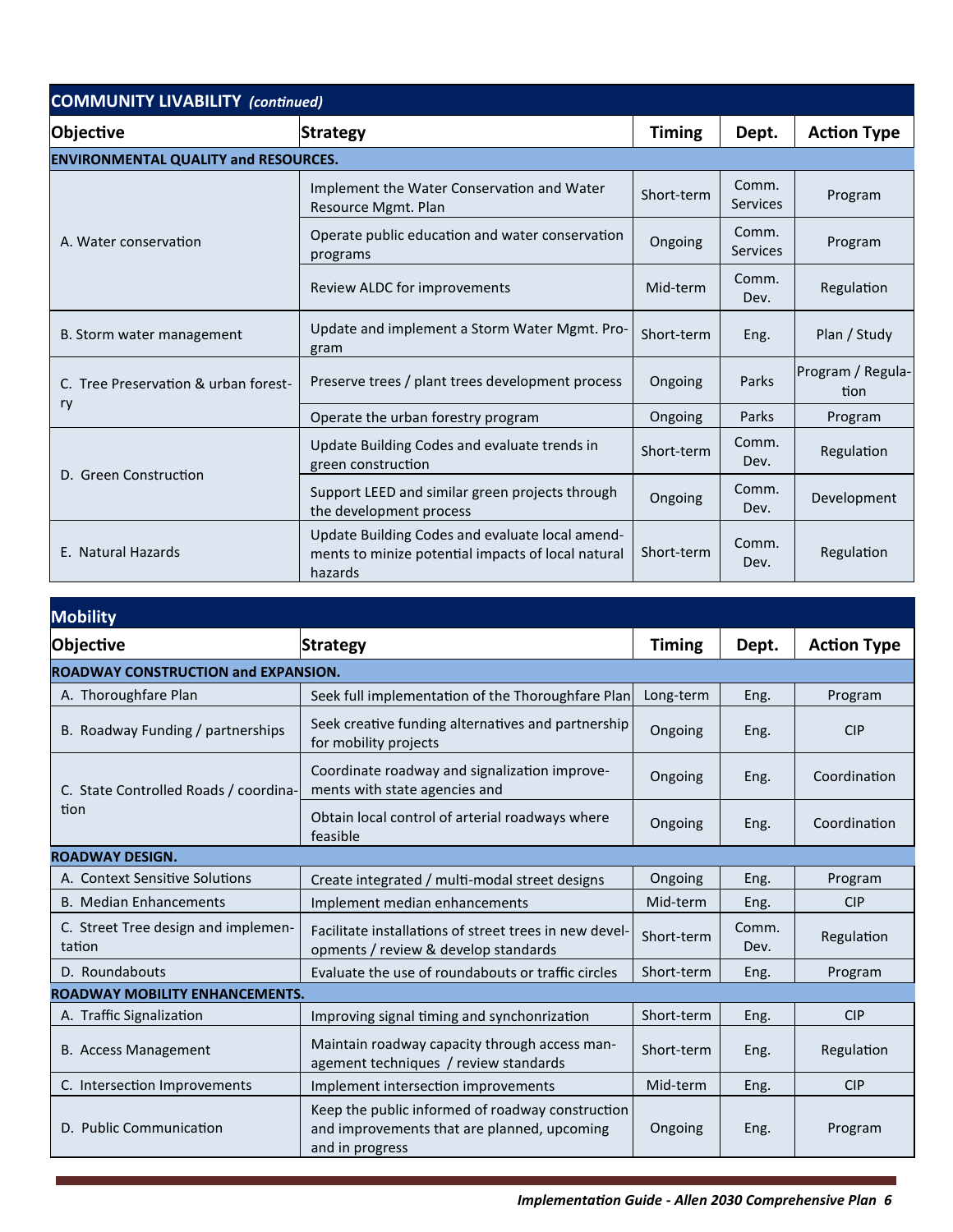| <b>Mobility (continued)</b>                  |                                                                                                                                                             |               |               |                    |
|----------------------------------------------|-------------------------------------------------------------------------------------------------------------------------------------------------------------|---------------|---------------|--------------------|
| Objective                                    | Strategy                                                                                                                                                    | <b>Timing</b> | Dept.         | <b>Action Type</b> |
| <b>BIKE and PEDESTRIAN MOBILITY.</b>         |                                                                                                                                                             |               |               |                    |
| A. Bicycles                                  | Implement the Consolidated Alternative Transpor-<br>tation/ Recreational Trail Plan                                                                         | Long-term     | Parks         | CIP / Program      |
| B. Pedestrians                               | Implement pedestrian sidewalk and trail improve-<br>ments and connectivity                                                                                  | Ongoing       | Eng.          | CIP / Program      |
| <b>PUBLIC TRANSIT.</b>                       |                                                                                                                                                             |               |               |                    |
| A. Job Access and Commuter Ser-<br>vices     | Utilize pilot projects to evaluate job access and<br>commuter transit and explore future services                                                           | Short-term    | Comm.<br>Dev. | Program            |
| B. On-Demand Special Needs Ser-<br>vices     | Facilitate continuation and expansion of on-de-<br>mand public transit services                                                                             | Short-term    | Admin.        | Program            |
| C. Regional Connectivity and Rail<br>Service | Continue to evaluate opportunities for regional<br>transportation by participating in the regional rail<br>committee and monitoring legislative initiatives | Long-term     | Eng.          | Coordination       |

| <b>Land Use &amp; Design</b>              |                                                                                                                                                                               |               |               |                    |
|-------------------------------------------|-------------------------------------------------------------------------------------------------------------------------------------------------------------------------------|---------------|---------------|--------------------|
| Objective                                 | <b>Strategy</b>                                                                                                                                                               | <b>Timing</b> | Dept.         | <b>Action Type</b> |
| <b>EMPLOYMENT and COMMERCIAL CENTERS.</b> |                                                                                                                                                                               |               |               |                    |
| A. Employment Centers                     | Facilitate the development of "class A" office,<br>technology and similar high quality employment<br>uses                                                                     | Ongoing       | Comm.<br>Dev. | Program            |
| <b>B.</b> Commercial Centers              | Facilitate the development of high value commer-<br>cial uses in appropriate locations                                                                                        | Ongoing       | Comm.<br>Dev. | Program            |
| C. Land Use Management                    | Review zoning and development regulations to<br>ensure consistancy with the Comprehensive Plan                                                                                | Short-term    | Comm.<br>Dev. | Program            |
| D. Economic Development                   | Partnering with the Allen Economic Development<br>Corporation, to attract desirable office, technology<br>and light industrial decelopment                                    | Ongoing       | Comm.<br>Dev. | Program            |
| <b>NEIGHBORHOODS and HOUSING.</b>         |                                                                                                                                                                               |               |               |                    |
| A. Suburban Neighborhoods                 | Ensure that new subdivisions and neighborhoods<br>are developed with high value sustainable quali-<br>ties that promote connectivity, walkability, and a<br>sense of identity | Ongoing       | Comm.<br>Dev. | Program            |
| B. Compact Single-Family                  | Support well designed clustered and small-<br>housing neighborhoods                                                                                                           | Ongoing       | Comm.<br>Dev. | Program            |
| C. Multi-Family / Urban Density           | Develop standards and review ALDC to promote<br>integrated a mixed-use developments                                                                                           | Short-term    | Comm.<br>Dev. | Regulation         |
| D. Mixed Product Neighborhoods            | Support mixed product neighborhoods that allow<br>for a variety of integrated housing sizes and prices                                                                        | Ongoing       | Comm.<br>Dev. | Program            |
| E. Special Populations                    | Support housing for special populations, including<br>assisted living and developments for senior citi-<br>zens                                                               | Ongoing       | Comm.<br>Dev. | Program            |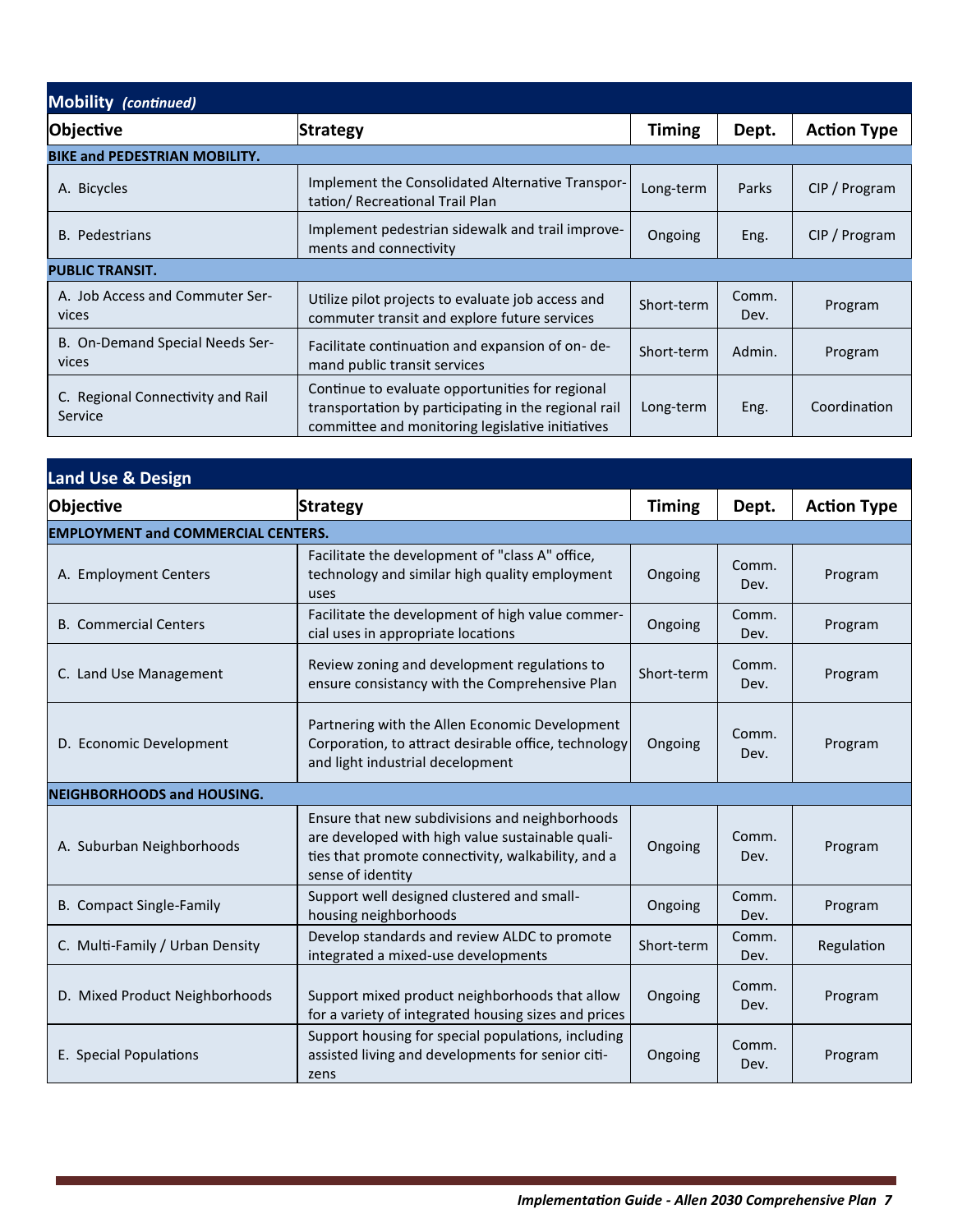| Land Use & Design (continued)          |                                                                                                                                                                                                        |               |                         |                    |
|----------------------------------------|--------------------------------------------------------------------------------------------------------------------------------------------------------------------------------------------------------|---------------|-------------------------|--------------------|
| <b>Objective</b>                       | <b>Strategy</b>                                                                                                                                                                                        | <b>Timing</b> | Dept.                   | <b>Action Type</b> |
| MIXED-USE CENTERS.                     |                                                                                                                                                                                                        |               |                         |                    |
| A. Mixed-Use Employment Centers        | Support mixed-use developments that are focused<br>on employment uses integrated with housing                                                                                                          | Ongoing       | Comm.<br>Dev.           | Program            |
| B. Mixed-Use Commercial Centers        | Support mixed-use developments that are focused<br>on commerical and entertainment uses integrated<br>with housing                                                                                     | Ongoing       | Comm.<br>Dev.           | Program            |
| C. Mixed-Use Design                    | Establish appropriate minimum design criteria for<br>mixed use developments                                                                                                                            | Short-term    | Comm.<br>Dev.           | Regulation         |
| <b>COMMUNITY CHARACTER and DESIGN.</b> |                                                                                                                                                                                                        |               |                         |                    |
| A. Distinctive Growth Areas            | Facilitate the development of each future growth<br>area as a unique place with a distinctive character<br>and sense of identity                                                                       | Ongoing       | Comm.<br>Dev.           | Program            |
| B. Historic Preservation               | Support local historic preservation efforts that<br>emphasize the preservation of historically signifi-<br>cant structures and site                                                                    | Short-term    | Parks/<br>Comm.<br>Dev. | Program            |
| C. Architecture                        | Use zoning and ALDC to promote a variety of ar-<br>chitecture, floor plans, and building materials in<br>housing and non-residential developments                                                      | Short-term    | Comm.<br>Dev.           | Regulation         |
| D. Quality Design and Construction.    | Review and update Building Codes and Property<br>Maintenance Codes to insure high quality new<br>contruction and long-term value                                                                       | Short-term    | Comm.<br>Dev.           | Regulation         |
| E. Green Building                      | Review development regulations to insure support<br>for green practices in design and construction                                                                                                     | Mid-term      | Comm.<br>Dev.           | Regulation         |
| <b>FLOODPLAINS and GREENBELTS.</b>     |                                                                                                                                                                                                        |               |                         |                    |
| A. Floodplain Preservation             | Continue to require the preservation of floodplain<br>areas (fully urbanized flow)                                                                                                                     | Ongoing       | Eng.                    | Program            |
| B. Floodplain Reclamation              | Preserve floodplain areas by limiting the alteration<br>of natural floodplains, review ordinance for con-<br>trol and flexibility                                                                      | Short-term    | Eng.                    | Program            |
| C. Greenbelts                          | Provide public access to greenbelts adjacent to<br>neighborhoods by requiring single-loaded streets<br>adjacent to floodplains, trail easments, alternate<br>means of access or a combination of these | Ongoing       | Eng.                    | Regulation         |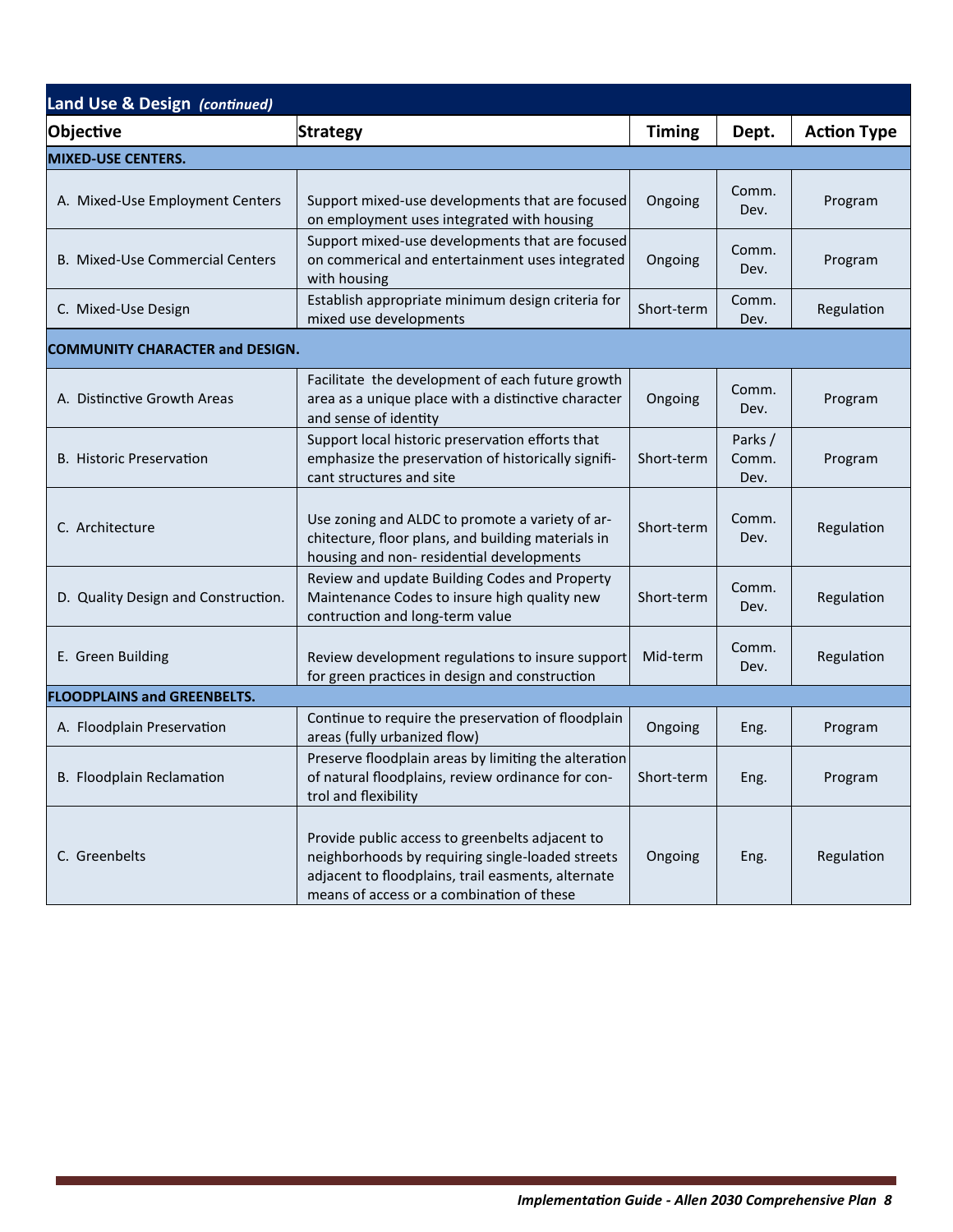| <b>Growth Strategy</b>                                            |                                                                                                                                                                                                                                       |               |                                  |                    |
|-------------------------------------------------------------------|---------------------------------------------------------------------------------------------------------------------------------------------------------------------------------------------------------------------------------------|---------------|----------------------------------|--------------------|
| Objective                                                         | <b>Strategy</b>                                                                                                                                                                                                                       | <b>Timing</b> | Dept.                            | <b>Action Type</b> |
| <b>HIGHWAY 121 CORRIDOR</b>                                       |                                                                                                                                                                                                                                       |               |                                  |                    |
| A. Zoning                                                         | Encourage customized planned development zon-<br>ing to facilitate appropriate land uses.                                                                                                                                             | Ongoing       | Comm.<br>Dev.                    | Development        |
| <b>B. Design Standards</b>                                        | Create unique design standards for development<br>through planned development zoning.                                                                                                                                                 | Short-term    | Comm.<br>Dev.                    | Development        |
| C. Partner with land owners                                       | Partner with land owners and developers to en-<br>courage appropriate and compatible development                                                                                                                                      | Ongoing       | Comm.<br>Dev. $/$<br><b>AEDC</b> | Development        |
| D. Economic development                                           | Utilize economic development incentives to facili-<br>tate desirable uses and quality development.                                                                                                                                    | Ongoing       | <b>AEDC</b>                      | Development        |
| E. Expand infrastructure                                          | Expand infrastructure where needed to facilitate<br>timely development.                                                                                                                                                               | Mid-term      | Eng.                             | <b>CIP</b>         |
| TWIN CREEKS URBAN CENTER & MEDICAL DISTRICT                       |                                                                                                                                                                                                                                       |               |                                  |                    |
| A. Planned Development #108                                       | Continue to implement PD 108.                                                                                                                                                                                                         | Ongoing       | Comm.                            | Development        |
| B. Zoning                                                         | Encourage updated zoning for undeveloped prop-<br>erty.                                                                                                                                                                               | Mid-term      | Comm.<br>Dev.                    | Development        |
| C. Implementing TIF No. 2                                         | Continue implementing TIF No. 2 to facilitate de-<br>velopment and infrastructure enhancements.                                                                                                                                       | Ongoing       | Comm.<br>Dev.                    | Progam             |
| D. Median improvements.                                           | Utilize median improvement funds and develop-<br>ment partnerships to complete median improve-<br>ments.                                                                                                                              | Short-term    | Eng.                             | <b>CIP</b>         |
| E. Timely expansion of roadways.                                  | As development occurs, facilitate the timely com-<br>pletion of this infrastructure to support future<br>development. Projects will include the extension<br>of Stockton Drive and Curtis Lane and the widen-<br>ing of Watters Road. | Short-term    | Eng.                             | <b>CIP</b>         |
| <b>WATTERS CREEK</b>                                              |                                                                                                                                                                                                                                       |               |                                  |                    |
| A. Planned Development #99.                                       | Continue to facilitate future phases of Watters<br>Creek with implementation of PD 99.                                                                                                                                                | Mid-term      | Comm.<br>Dev.                    | Development        |
| B. Implementing TIF No. 1.                                        | Continue implementing the Watters Creek TIF to<br>facilitate future phases of development                                                                                                                                             | Ongoing       | Comm.<br>Dev.                    | Progam             |
| C. Develop Allen Central Park.                                    | The city, in coordination with Allen Economic De-<br>velopment Corporation, should recruit and incen-<br>tivize the development of employment uses.                                                                                   | Short-term    | Comm.<br>Dev. $/$<br><b>AEDC</b> | Development        |
| D. Planned Development zoning dis-<br>trict for Montgomery Ridge. | Facilitate development of a PD zoning district with<br>customized standards for this mixed-use neigh-<br>borhood and development.                                                                                                     | Short-term    | Comm.<br>Dev.                    | Development        |
| E. Extend Montgomery Boulevard to<br>U.S. 75.                     | Utilize facility agreements and the development<br>process to complete the extension of Montgom-<br>ery Boulevard from Bethany Drive to U.S. 75.                                                                                      | Short-term    | Eng.                             | <b>CIP</b>         |
| F. Trail connectivity.                                            | Implement trail connectivity to the local and re-<br>gional trail system per the Trails Master Plan.                                                                                                                                  | Mid-term      | Parks                            | <b>CIP</b>         |